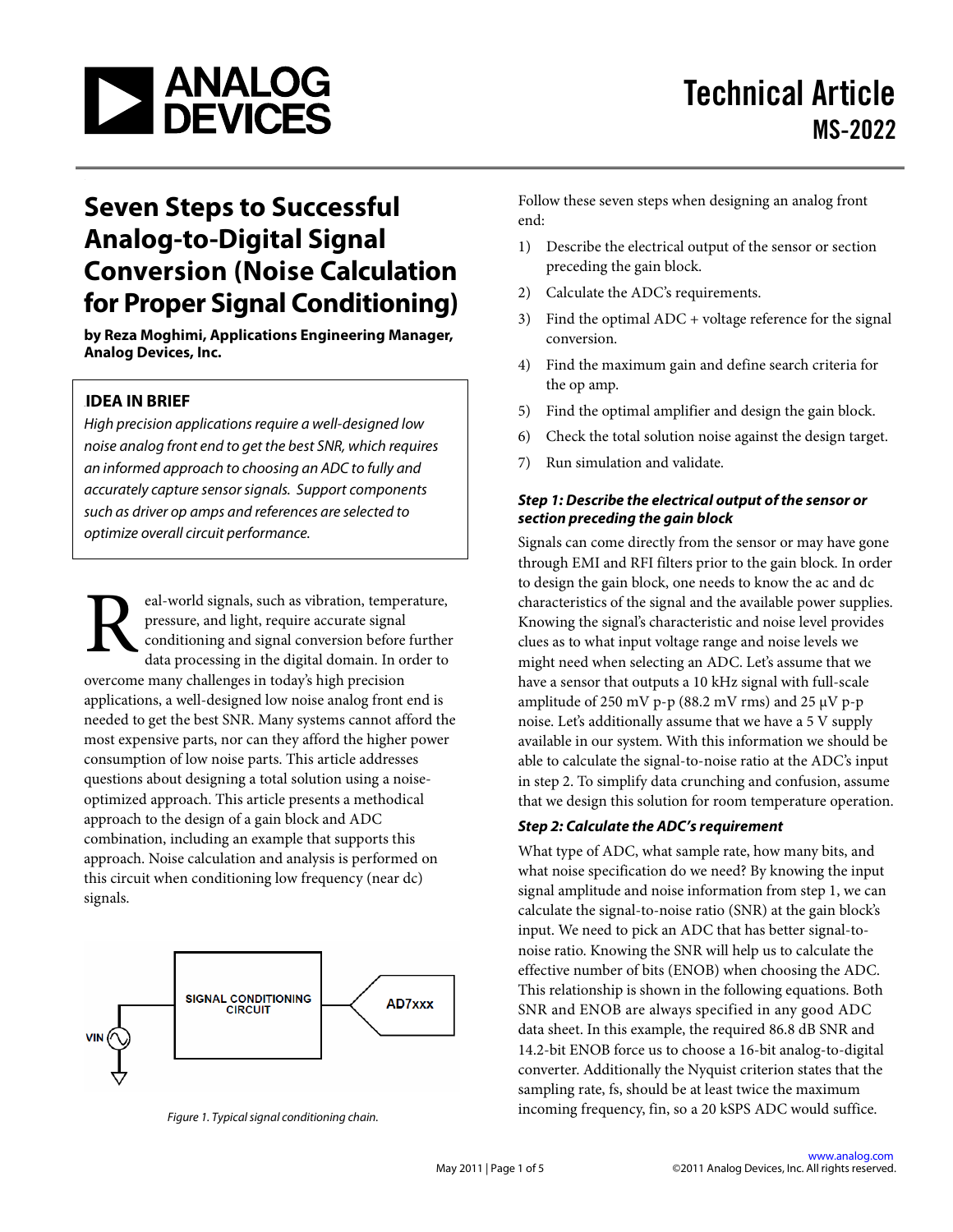Next, we need to design an overall solution with a noise

density that does not exceed 416 nV/ $\sqrt{Hz}$ . This places the noise of the signal conditioning circuit at 1/10 of the input noise.

$$
SNR = 20 \log((\frac{2\sqrt{2}}{25 \text{ uV}/6})) = 86.8 \text{ dB}
$$
  
 
$$
ENOB = \frac{86.8 - 1.76}{6.02} = 14.2 \text{ bits}
$$
  
 
$$
Noise = \frac{25 \text{ uV}}{6} = 4.16 \text{ }\mu\text{V}
$$

### *Step 3: Find the optimal ADC + voltage reference to do the signal conversion*

Having a set of search criteria on hand, there are many ways to find the ADC that can fit the requirements. One of the easiest ways to find a 16-bit ADC is to use the search tool on the manufacturer's site. By entering resolution and sample rate, a number of choices are suggested.

Many 16-bit ADCs specify 14.5 bits of ENOB. If you would like to have better noise performance, use oversampling to push the ENOB up to 16 bits (n-bit improvement is obtained from  $4^n$  oversampling). With oversampling, one could use a lower resolution ADC: a 12-bit ADC oversampled by 256 (44 oversampling) will yield 16-bit noise performance. In our example, this means a 12-bit ADC with 5.126 MHz sample rate (20 kSPS  $\times$  256). Or, a 14-bit ADC oversampled by 4<sup>2</sup>; or 1.28 MSPS might be better. These cost as much, however, as the AD7685 16-bit, 250 kSPS ADC.

The AD7685 16-bit PulSAR® ADC is selected from the list. This converter has 90 dB SNR and 250 kSPS sample rate to suit our requirements. The ADR421/ADR431 precision XFET® voltage references are recommended for use with this ADC. The 2.5 V input range exceeds our 250-mV p-p input specification

$$
ADC\_Input\_rms = \frac{2.5 \text{ V}}{2\sqrt{2}} = 884 \text{ mV}
$$

$$
ADC\_Noise\_rms = \frac{884 \text{ mV}}{10^{\frac{90}{20}}} = 27.95 \text{ }\mu\text{V}
$$

$$
ADC\_Noise\_allowed = \frac{Noise\_rms}{\sqrt{\frac{1}{2}f_{sample}}} = \frac{27.95 \text{ uV}}{\sqrt{125 \text{ kHz}}}
$$

$$
= 79 \text{ nV}/\sqrt{\text{Hz}}
$$

The AD7685's reference input has dynamic input impedance, so it should be decoupled with minimal parasitic inductances by placing a ceramic decoupling capacitor close to the pins and connecting it with wide, low impedance traces. A 22 μF ceramic chip capacitor will provide optimum performance.

| C Analog Devices: A/D Converters :: Analog to Digital Converters - Microsoft Internet Explorer provided by Analog Devices Inc. |                                                                                                                                                                   |                                    |                              |                                        |                |                                  |                                                                                                |                            |                                   |                     |                                                    | $-18$                             |  |
|--------------------------------------------------------------------------------------------------------------------------------|-------------------------------------------------------------------------------------------------------------------------------------------------------------------|------------------------------------|------------------------------|----------------------------------------|----------------|----------------------------------|------------------------------------------------------------------------------------------------|----------------------------|-----------------------------------|---------------------|----------------------------------------------------|-----------------------------------|--|
| $\mathbb{Z}$ and $\mathbb{Z}$                                                                                                  | http://www.analog.com/en/analog-to-diptal-comretters/ad-comretters/products/index.html                                                                            |                                    |                              |                                        |                |                                  |                                                                                                |                            |                                   |                     | $\sim$ $+$ <sub>2</sub> $\times$ <sup>3</sup> mode | $ p $ .                           |  |
| Google 8 -                                                                                                                     |                                                                                                                                                                   |                                    |                              |                                        |                |                                  | V Search + (C) + (C) + (D) + (C) Soolmarks + (C) Find + (P) Check + (F) AutoFil +              |                            |                                   |                     |                                                    | 心· @sgn bi ·                      |  |
| a or                                                                                                                           | <b>BB</b> - The Yahoo! Finance - Portfolios                                                                                                                       |                                    | Analog Devices: A/D Con X    |                                        |                |                                  |                                                                                                |                            |                                   |                     |                                                    | ◎ - 回 - mi - (a) Page - ◎ Tools - |  |
| chergi steascrement                                                                                                            | portfolio ranging from 6-bit, 8-bit, and 10-bit ADCs all                                                                                                          |                                    |                              |                                        |                |                                  | * AD7352 - Differential Input, Dual, Simultaneous Sampling, 3 MSPS, 12-Bit.                    |                            |                                   |                     |                                                    |                                   |  |
| Isolated AD Converters                                                                                                         | the way up to 28-bits, Analog Devices' analog to digital                                                                                                          |                                    |                              |                                        |                | SAR ADC:                         |                                                                                                |                            |                                   |                     |                                                    |                                   |  |
| Synchro/Resolver to<br>Digital Converters                                                                                      | converters are unmatched in their ability to deliver the<br>low power, small footprint, and low cost requirements.<br>today's systems demand. Analog Devices' A/D |                                    |                              |                                        |                |                                  | * AD7356 - Differential Input, Dual, Simultaneous Sampling, 5 MSPS, 12-Bit,                    |                            |                                   |                     |                                                    |                                   |  |
| Temperature to Digital<br>Converters                                                                                           | Converters provide superior value for high-volume<br>applications in cost-sensitive markets. Please visit the                                                     |                                    |                              |                                        |                | SAR ADC                          | * AD7699 - 16-Bit, 8-Channel, 500 kSPS PulSAR ADC                                              |                            |                                   |                     |                                                    |                                   |  |
| Touchscreen Controllers                                                                                                        |                                                                                                                                                                   |                                    |                              |                                        |                |                                  |                                                                                                |                            |                                   | + Inizia<br>Feed    |                                                    |                                   |  |
| Video Decoders                                                                                                                 |                                                                                                                                                                   |                                    |                              |                                        |                |                                  |                                                                                                |                            | AddiRemove Parameters             |                     |                                                    |                                   |  |
| Voltage to Frequency<br>Converters                                                                                             | 罓<br>G<br>Sample Rate                                                                                                                                             | Resolution (Bits)                  | 冈<br>$\overline{\mathbf{r}}$ | Min Input V Range<br>Max Input V Range |                | $\Box$ Supply V<br>Single-Supply | O.<br>SFDR (dBc)<br>Analog Input Type<br>o                                                     |                            | <b>E</b> Features<br>Phg Type     |                     |                                                    |                                   |  |
| All Product Categories »                                                                                                       | T-Put Rate                                                                                                                                                        |                                    | G<br>Ain Range               |                                        |                | Pwr Diss (max)                   | □<br><b>IMD</b>                                                                                |                            | Product Description               |                     |                                                    |                                   |  |
| All Applications +                                                                                                             | TPutRate(s)                                                                                                                                                       |                                    | ET.<br>RefintExt             |                                        | ⊡              | Interface                        | □<br>THD (dB)                                                                                  |                            | Conv Time                         |                     |                                                    |                                   |  |
| Design Tools & Support -                                                                                                       | Full Pwc BW<br>$\boxed{\vee}$ # Chan                                                                                                                              |                                    |                              |                                        | ⊡<br>п         | SNR (dB)<br>$SIBLAD$ $(dB)$      | ▭<br>ADC Architecture<br>Contating Temp                                                        |                            | <b>EL ADC Rin</b>                 |                     |                                                    |                                   |  |
| Buy Online -                                                                                                                   |                                                                                                                                                                   |                                    |                              |                                        |                |                                  | Range                                                                                          |                            |                                   |                     |                                                    |                                   |  |
|                                                                                                                                |                                                                                                                                                                   |                                    |                              |                                        |                |                                  |                                                                                                |                            | Π.<br>Cin<br>п.<br>Sleep Pay Diss |                     |                                                    |                                   |  |
|                                                                                                                                |                                                                                                                                                                   |                                    |                              |                                        |                |                                  |                                                                                                |                            | Price* (1000-4999)                |                     |                                                    |                                   |  |
|                                                                                                                                |                                                                                                                                                                   |                                    |                              |                                        |                |                                  |                                                                                                |                            |                                   |                     |                                                    |                                   |  |
|                                                                                                                                |                                                                                                                                                                   |                                    |                              |                                        |                |                                  |                                                                                                |                            | Cancel Update                     |                     |                                                    |                                   |  |
|                                                                                                                                |                                                                                                                                                                   | Add/Remove Parameters              |                              | <b>Update Results</b>                  |                | Reset Table                      | Download to Excel                                                                              |                            | Print Table                       | Help                |                                                    |                                   |  |
|                                                                                                                                |                                                                                                                                                                   |                                    |                              |                                        |                |                                  |                                                                                                |                            |                                   |                     |                                                    |                                   |  |
|                                                                                                                                | Part#<br>Results: 417                                                                                                                                             | <b>Resolution</b><br><b>CEGES)</b> | <b>T-Put Rate</b>            | Full Pwt<br><b>BW</b>                  | # Chan         | <b>Ain Range</b>                 | <b>Supply V</b>                                                                                | <b>Part Disss</b><br>(max) | Operating<br><b>Temp Range</b>    | <b>Pkg Type</b>     | Price"<br>(1000-4999)                              |                                   |  |
|                                                                                                                                | <b>Bort</b><br>parameter                                                                                                                                          | <b>VA</b>                          | <b>VA</b>                    | <b>VA</b>                              | <b>VA</b>      |                                  |                                                                                                | <b>VA</b>                  | <b>VA</b>                         |                     | <b>VA</b>                                          |                                   |  |
|                                                                                                                                |                                                                                                                                                                   |                                    | $=$ $\sim$                   | $=$ $\vee$                             |                |                                  |                                                                                                | $=$ $-$                    |                                   |                     |                                                    |                                   |  |
|                                                                                                                                | Filter by value                                                                                                                                                   | $=$ $-$                            |                              |                                        | $=$ $-$        | $-1$                             | $\frac{1}{2} \left( \frac{1}{2} \right) \left( \frac{1}{2} \right) \left( \frac{1}{2} \right)$ |                            | $-1.95$                           | $\sim$<br>$\infty$  | $=$ $\vee$                                         |                                   |  |
|                                                                                                                                | <b>Jodate Results</b>                                                                                                                                             | $16 -$                             |                              |                                        |                | Uni 2 5V                         | $Single(*5)$                                                                                   |                            | All                               | All<br>isi          |                                                    |                                   |  |
|                                                                                                                                |                                                                                                                                                                   |                                    | ×                            | $\mathbf{w}$                           |                | $\sim$ $\rightarrow$             | 5 <sup>1</sup><br>12                                                                           | $\sim$                     | $\leq$ $\frac{1}{2}$              |                     |                                                    |                                   |  |
|                                                                                                                                | AD9267                                                                                                                                                            | ×                                  | na                           | 10MHz                                  | 2              | $2Vp-p$                          | $Sindie(-1.8)$                                                                                 | 481mW                      | $-40$ to $+85$                    | CSP                 | $\overline{a}$                                     |                                   |  |
|                                                                                                                                | AD9000                                                                                                                                                            | s                                  | COMSPS                       | 100MHz                                 | $\mathfrak{D}$ | $0.5V$ p.p.<br>Vref) p-p. Uni    | Dingle(+5)                                                                                     | 400mW                      | $-40$ to $+85$                    | solc, sor-          | \$5.52                                             |                                   |  |
|                                                                                                                                | AD7999                                                                                                                                                            | a.                                 | 140kSPS                      | 14MHz                                  | 41             | (Vref), Uni<br>Vdd               | Single(-2.7 to +5.5)                                                                           | 4.7mW                      | $-40$ to $+125$                   | SOT                 | \$1.52                                             |                                   |  |
|                                                                                                                                | AD7468                                                                                                                                                            | $\bar{a}$                          | 2006989                      | 3.2MHz                                 | л.             | Uni (Vref):                      | Single(+1.8), Single<br>$(+2.5)$ , Single(+3).<br>$Single( + 3.3)$                             | $0.57$ m/M                 | $-40$ to $+85$                    | SOP. SOT            | 51.16                                              |                                   |  |
|                                                                                                                                | AD7819                                                                                                                                                            | $\mathbf{B}$                       | 200kSPS                      | nia                                    | ٠.             | Uni (Vref)                       | Single(+3), Single<br>$(+3.3),$ Single(+5)                                                     | 17.5mW                     | $-40 to +105$                     | DIP, SOIC.<br>SOP   | \$2.18                                             |                                   |  |
|                                                                                                                                | 607823                                                                                                                                                            | $\alpha$                           | 200kSPS                      | nia                                    | 11             | Vref) p-p. Un<br>(Vref)          | Single(+3); Single<br>$(-3.3)$ , Single(+5)                                                    | 17.5mW                     | $-40$ to $+125$                   | DIP, SOIC.<br>SOP   | \$2.10                                             |                                   |  |
|                                                                                                                                | AD7478                                                                                                                                                            | $\alpha$                           | <b>1MSPS</b>                 | 6.5MHz                                 | х.             | Unii Vdd                         | Single(+3), Single<br>$(+3.3)$ , Single(+5)                                                    | 17.5mW                     | $-65$ to $+125$                   | SOT                 | \$0.95                                             |                                   |  |
|                                                                                                                                | 607821                                                                                                                                                            | $\alpha$                           | <b>1MSPS</b>                 | 1001342                                | ×.             | Bio (Wef), Uni-<br>(Vref)        | Dual(+5, -5), Dingle<br>$(-5)$                                                                 | 100.5mW                    | $-65$ to $+125$                   | DIP. LCC.<br>SOIC   | \$9.10                                             |                                   |  |
|                                                                                                                                | <b>CONTRACTOR</b>                                                                                                                                                 | $\sim$                             | assessed to                  |                                        |                | Uni 2.0V. Uni                    | Single(+3), Single                                                                             | <b>California College</b>  | <b>CARL LAB</b>                   | <b>MARK MORALES</b> | <b>ALCOHOL</b>                                     |                                   |  |

*Figure 2. Typical ADC selection table.*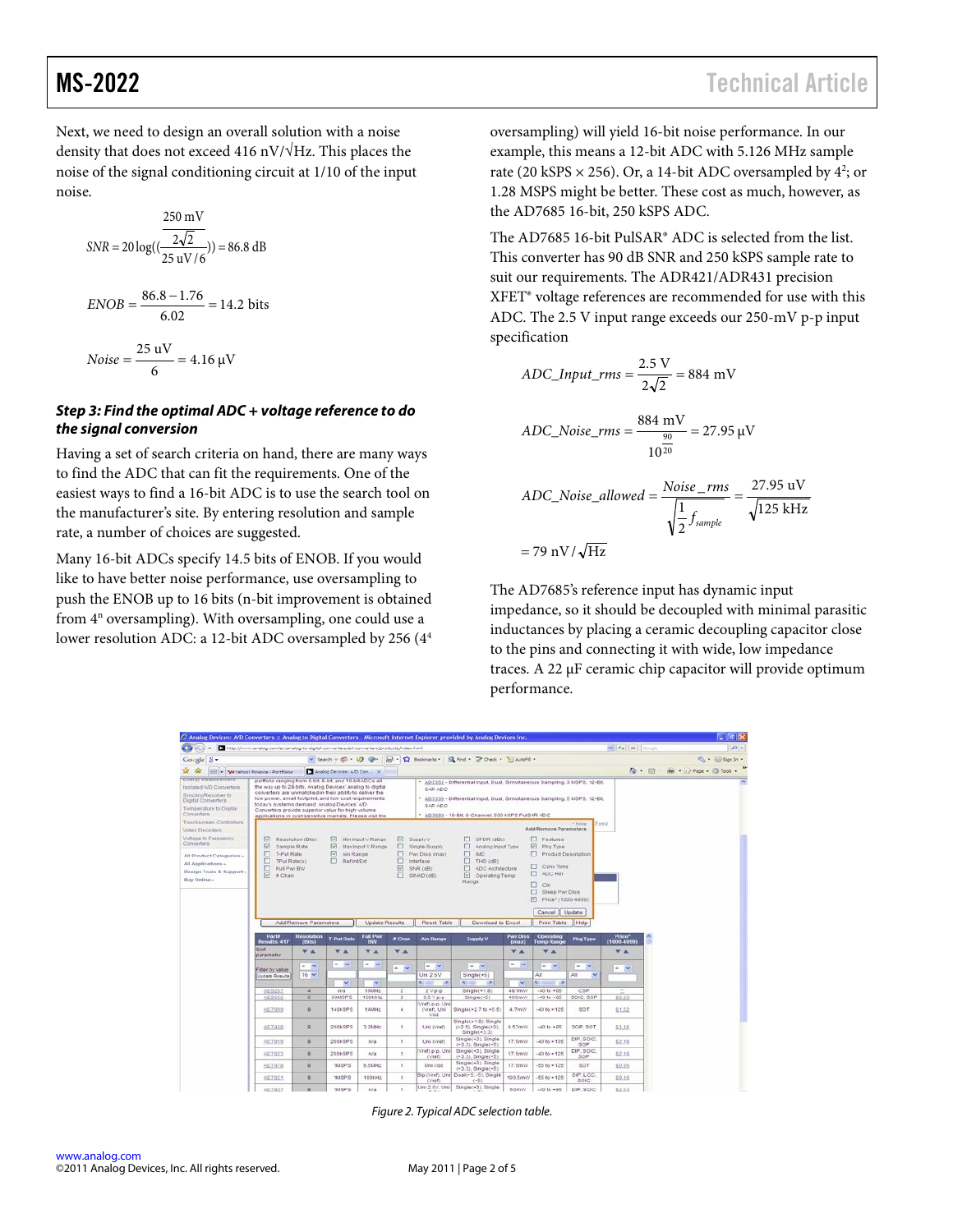### *Step 4: Find the maximum gain and define search criteria for the op amp*

Knowing the input voltage range of the ADC will help us in designing the gain block. To maximize our dynamic range, we need to take the highest gain possible with the given input signal and ADC's input range. This means that we can design our gain blocks to have a gain of 10 for the example on hand.

 $V_{in} = 250 \text{ mV}_{pp}$  $ADC$  *\_input* \_ *range* = 2.5 V *Opamp*\_*Gain* = 10  $BW = 1 Hz - 10 kHz$ 

Although the AD7685 is easy to drive, the driver amplifier needs to meet certain requirements. For example, the noise generated by the driver amplifier needs to be kept as low as possible to preserve the SNR and transition noise performance of the AD7685, but remember that the gain block amplifies both signal and noise together. To keep the noise at the same level before and after the gain block, we need to select an amplifier and components that have much lower noise. The driver should also have THD performance commensurate with the AD7685 and must settle a full-scale step onto the ADC's capacitor array at a 16-bit level (0.0015%). The noise coming from the amplifier can be further filtered by an external filter.

How much noise is allowed at the input of the opamp? Remember that we need to design an overall solution whose noise density does not exceed 416 nV/rt-Hz. We should design a gain block that has much lower noise floor, say by a factor of 10 since we gain up by 10. This will ensure that noise from amplifier is much less than the noise floor of the sensor. To calculate the noise margin, we can roughly assume that the noise at the input of the op amp is the total noise of the op amp plus the noise of the ADC.

$$
V_{RTI} = 416 \text{ nV}/10 = 41.6 \text{ nV}/\sqrt{\text{Hz}}
$$
  
ADC<sub>noise\_RTI</sub> = 79 \text{ nV}/10 = 7.9 \text{ nV}/\sqrt{\text{Hz}}  
Opamp<sub>noise\_RTI</sub>allowed =  $\sqrt{(41.6 \text{ nV})^2 - (7.9 \text{ nV})^2}$   
= 40.8 \text{ nV}/\sqrt{\text{Hz}}

### *Step 5: Find the best amplifier and design the gain block*

The first order of op amp selection after knowing the input signal bandwidth is to pick an op amp that has an acceptable gain-bandwidth product (GBWP) and that can process this signal with minimum amount of dc and ac errors. To get the best gain bandwidth product, the signal bandwidth, noise gain, and gain error are required. These terms are all defined below. As a guide, pick an amplifier that has gain bandwidth greater than 100 times the input signal BW if you want to keep the gain error below 0.1%. Additionally, we need an amplifier that settles quickly and has good drive capability. Remember that our noise budget requires the overall noise



*Figure 3. Complete solution.*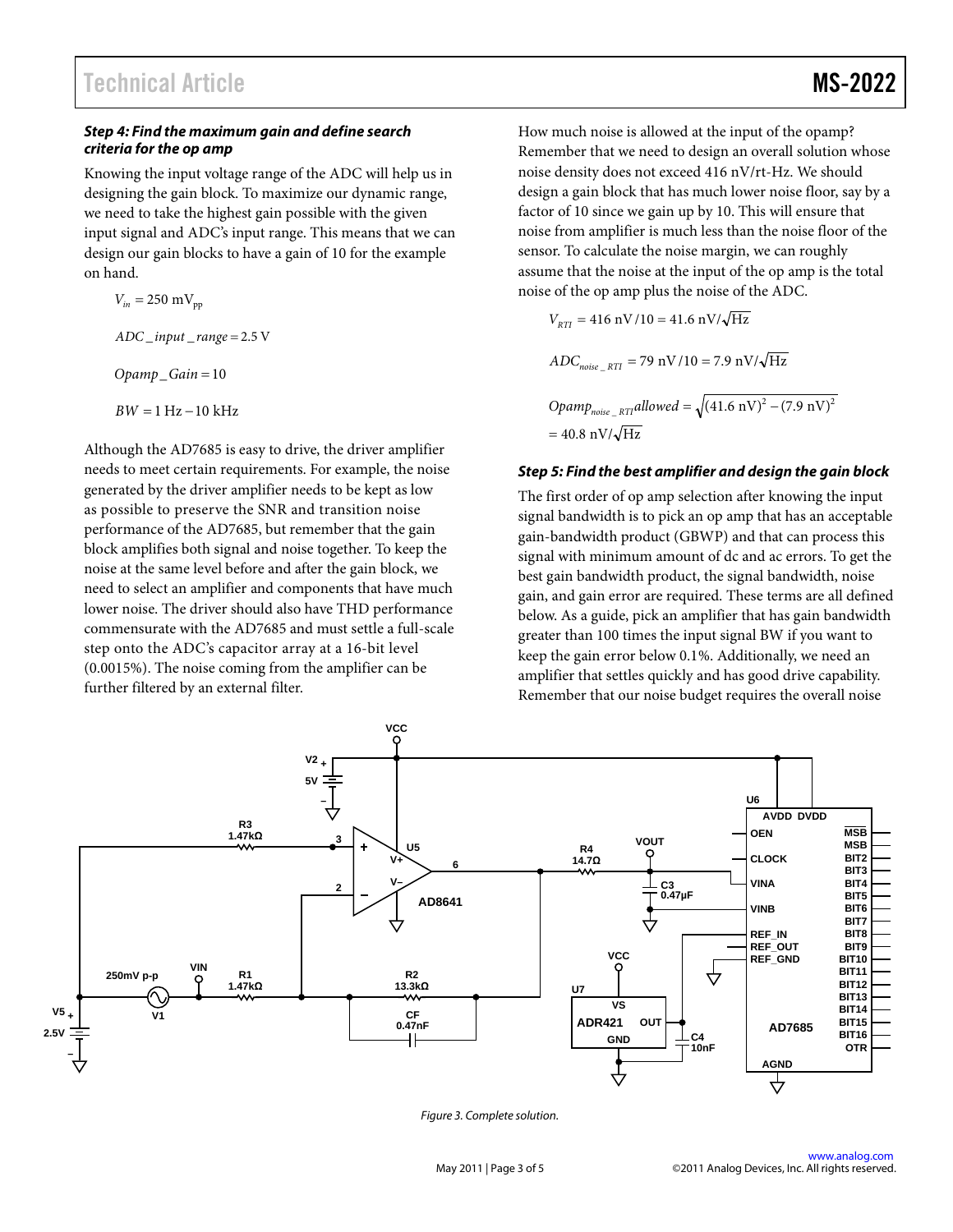at the input of the op amp to be less than 40.8 nV/ $\sqrt{Hz}$ , while the ADC specifies 7.9 nV/ $\sqrt{Hz}$ . To summarize the search criteria for the op amp: UGBW > 1 MHz, single 5 V supply, good voltage noise, current noise, and THD specs, low dc errors not to degrade ADC's specs.

$$
Noise\_Gain = 1 + \frac{R2}{R1}
$$

$$
BW = 1.57 f_{closed\_loop\_BW}
$$

 $Noise_{\_}Q_{\_}V_{out} = Noise_{RTI} \times Noise_{\_}Gain$ 

Using a similar approach to the ADC search, the AD8641 is picked for our example. The AD8641 low power, precision JFET input amplifiers feature extremely low input bias current and rail-to-rail output that can operate with supplies of 5 V to 26 V. Its relevant specs are stated in the table below. We can configure the op amp in a noninverting configuration with the component values shown in the table.

All active and passive components generate noise of their own, so it is important to choose components that do not degrade performance. As an example, it is wasteful to buy a low noise op amp and surround it with large resistors. Remember that a 1-k $\Omega$  resistor has 4 nV of noise.

As mentioned earlier, an optional RC filter can be used between the ADC and this gain block, which should help in narrowing BW and improving SNR.

| Table 1. Component values for complete |
|----------------------------------------|
| solution shown in Figure 3             |

| <b>Value</b>           |
|------------------------|
| $1.47 \text{ k}\Omega$ |
| 13.3 $k\Omega$         |
| $1.47 \text{ k}\Omega$ |
| 28.5 nV/ $\sqrt{Hz}$   |
| 50 fA/ $\sqrt{Hz}$     |
| $0.47$ nF              |
|                        |

### *Step 6: Check total solution noise against your design targets*

It is extremely important to have a good understanding of all the error sources in the designed circuit. In order to achieve the best SNR, we need to write out the overall noise equation for the above solution. This is shown in the equation below.

We can calculate the total noise at the input of the op amp and make sure that it is less than the 41.6 nV/ $\sqrt{Hz}$  as we had planned.

$$
V_{RTI} \_ produced\_by\_amplifier = 29.3 \text{ nV}/\sqrt{\text{Hz}}
$$
\n
$$
V_{RTI} \_ produced\_by \_ ADC = 7.9 \text{ nV}/\sqrt{\text{Hz}}
$$
\n
$$
Total\_design\_noise\_achieved
$$
\n
$$
= \sqrt{(29.3 \text{ nV})^2 + (7.9 \text{ nV})^2}
$$
\n
$$
= 30.5 \text{ nV}/\sqrt{\text{Hz}}
$$

To integrate the total noise over the entire bandwidth, we can see that the total noise at the input of the ADC over the filter's bandwidth is 3.05  $\mu$ V, which is less than the 4.16  $\mu$ V requirement of our design. The low frequency noise (1/f) is ignored in this case since the corner frequency of the AD8641 is below 100 Hz.

93.2 μV \_ 10\_\_\_\_\_ kHz = *<sup>V</sup> Produced by amplifier overckt RTI*

780 nV \_ 10\_\_\_\_\_ kHz = *V Produced by ADC overnoise RTI*

Total \_design\_at\_input\_ over \_10kHz  
= 
$$
\sqrt{(2.93 \text{ }\mu\text{V})^2 + (780 \text{ }\text{N})^2}
$$
 = 3.04  $\mu\text{V}/\sqrt{\text{Hz}}$ 

 $= 30.4 \text{ uV}$  $Total\_noise\_at\_ADC\_input\_over\_10kHz$ <br> **20.4 vV** 

Maintaining a good signal-to-noise ratio requires paying attention to the noise of every element in the signal path and good PCB layout. Avoid running digital lines under any ADC because these couple noise onto the die, unless a ground plane under the ADC is used as a shield. Fast switching signals, such as CNV or clocks, should never run near analog signal paths. Crossover of digital and analog signals should be avoided.

$$
Noise_{RTI} = \sqrt{BW} \sqrt{Vn^2 + 4KTR1[\frac{R2}{R2 + R1}]^2 + In_+^2R3^2 + In_-^2[\frac{R1 \times R2}{R1 + R2}]^2 + 4KTR2[\frac{R1}{R1 + R2}]^2}
$$